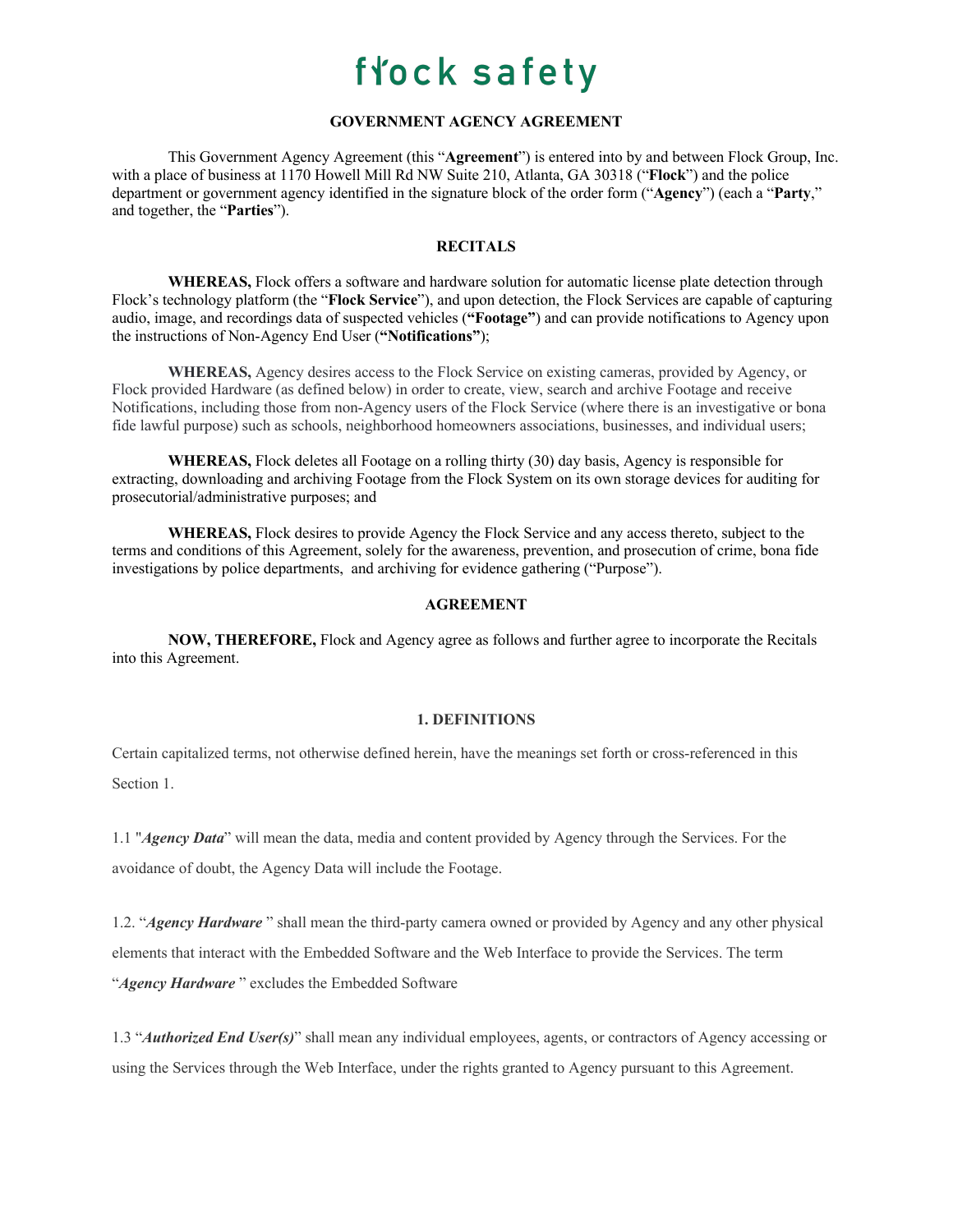1.4 "*Documentation*" will mean text and/or graphical documentation, whether in electronic or printed format, that describe the features, functions and operation of the Services which are provided by Flock to Agency in accordance with the terms of this Agreement.

1.5 "*Embedded Software*" will mean the software and/or firmware embedded or preinstalled on the Agency Hardware.

1.6 "*Flock IP*" will mean the Services, the Documentation, the Embedded Software, the Installation Services, and any and all intellectual property therein or otherwise provided to Agency and/or its Authorized End Users in connection with the foregoing.

1.7 "*Footage*" means still images captured by the Agency Hardware in the course of and provided via the Services.

1.8 "*Hardware*" or "*Flock Hardware*" shall mean the Flock cameras or device, pole, clamps, solar panel, installation components, and any other physical elements that interact with the Embedded Software and the Web Interface to provide the Flock Services. The term "*Hardware*" excludes the Embedded Software.

1.9 *"Implementation Fee(s)"* means the monetary fees associated with the Installation Services, as defined in Section 1.10 below.

1.10 "*Installation Services*" means the services provided by Flock including any applicable installation of Embedded Software on Agency Hardware.

1.11 "*Non-Agency End User(s)*" shall mean any individual, entity, or derivative therefrom, authorized to use the Services through the Web Interface, under the rights granted to pursuant to the terms (or to those materially similar) of this Agreement.

1.12 "*Services*" or "**Flock Services**" means the provision, via the Web Interface, of Flock's software application for automatic license plate detection, searching image records, and sharing Footage.

1.13 "*Support Services*" shall mean Monitoring Services, as defined in Section 2.9 below.

1.14 "*Unit(s)*" shall mean the Agency Hardware together with the Embedded Software.

1.15 "*Usage Fee*" means the subscription fees to be paid by the Agency for ongoing access to Services.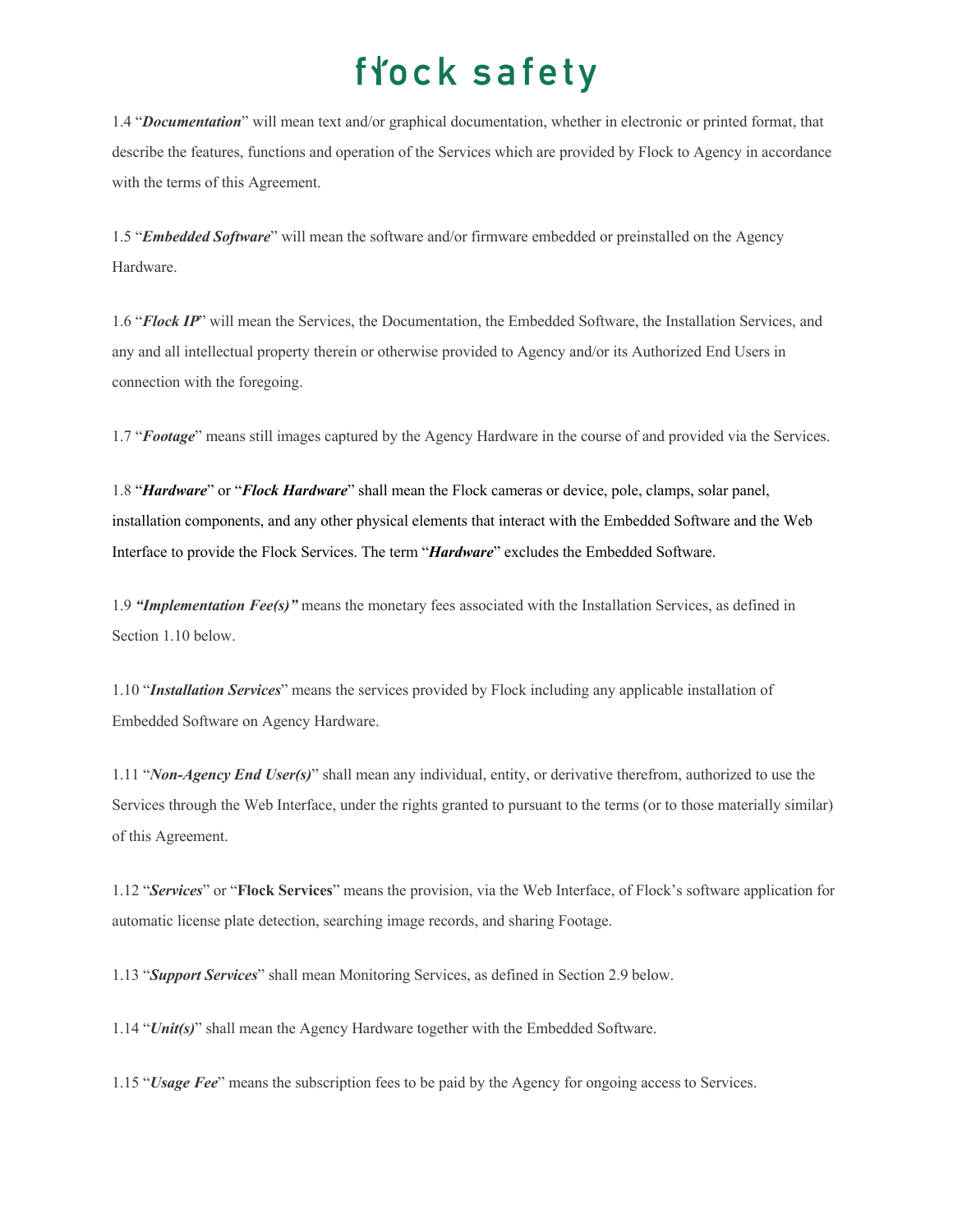1.16 "*Web Interface*" means the website(s) or application(s) through which Agency and its Authorized End Users can access the Services in accordance with the terms of this Agreement.

#### **2. SERVICES AND SUPPORT**

2.1 **Provision of Access.** Subject to the terms of this Agreement, Flock hereby grants to Agency a non-exclusive, non-transferable right to access the features and functions of the Services via the Web Interface during the Service Term (as defined in Section 6.1 below), solely for the Authorized End Users. The Footage will be available for Agency 's designated administrator, listed on the order form, and any Authorized End Users to access via the Web Interface for thirty (30) days. Authorized End Users will be required to sign up for an account and select a password and username ("User ID"). Flock will also provide Agency with the Documentation to be used in accessing and using the Services. Agency shall be responsible for all acts and omissions of Authorized End Users, and any act or omission by an Authorized End User which, if undertaken by Agency, would constitute a breach of this Agreement, shall be deemed a breach of this Agreement by Agency. Agency shall undertake reasonable efforts to make all Authorized End Users aware of the provisions of this Agreement as applicable to such Authorized End User's use of the Services, and shall cause Authorized End Users to comply with such provisions. Flock may use the services of one or more third parties to deliver any part of the Services, including without limitation using a third party to host the Web Interface which makes the Services available to Agency and Authorized End Users. Warranties provided by said third party service providers are the agency's sole and exclusive remedy and flock's sole and exclusive liability with regard to such third-party services, including without limitation hosting the web interface. Agency agrees to comply with any acceptable use policies and other terms of any third-party service provider that are provided or otherwise made available to Agency from time to time.

2.2 **Embedded Software License.** Subject to all terms of this Agreement, Flock grants Agency a limited, nonexclusive, non-transferable, non-sublicensable (except to the Authorized End Users), revocable right to use the Embedded Software as installed on the Hardware or Agency Hardware; in each case, solely as necessary for Agency to use the Services.

2.3 **Documentation License.** Subject to the terms of this Agreement, Flock hereby grants to Agency a nonexclusive, non-transferable right and license to use the Documentation during the Service Term to Agency 's in connection with its use of the Services as contemplated herein, and under Section 2.4 below.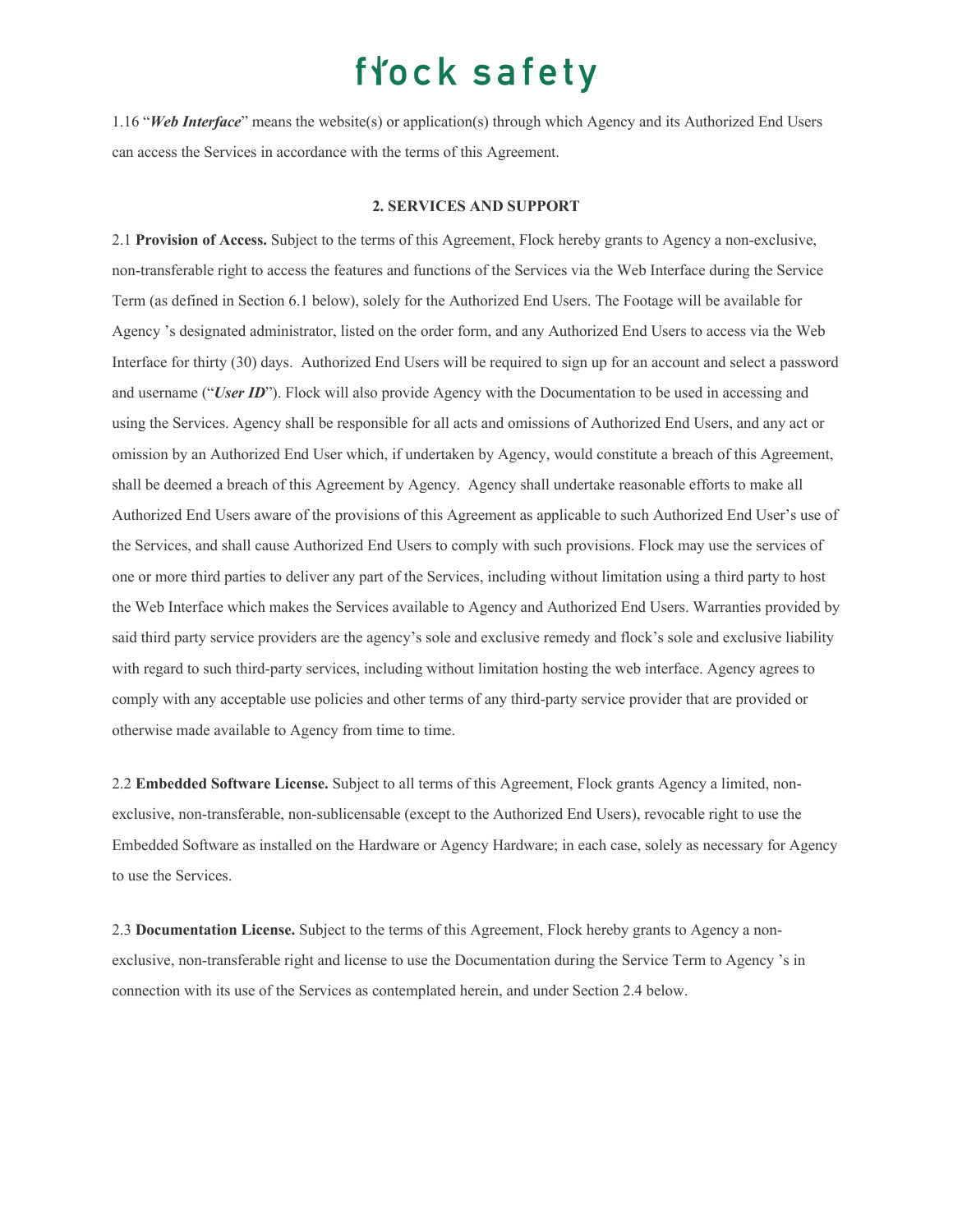#### 2.4 **Usage Restrictions.**

**a. Flock IP.** The purpose for usage of the Unit, Documentation, Services, support, and Flock IP are solely to facilitate gathering evidence that could be used in a lawful criminal investigation by the appropriate government agency and not for tracking activities that the system is not designed to capture ("*Permitted Purpose*"). Agency will not, and will not permit any Authorized End Users to, (i) copy or duplicate any of the Flock IP; (ii) decompile, disassemble, reverse engineer or otherwise attempt to obtain or perceive the source code from which any software component of any of the Flock IP is compiled or interpreted, or apply any other process or procedure to derive the source code of any software included in the Flock IP, or attempt to do any of the foregoing, and Agency acknowledges that nothing in this Agreement will be construed to grant Agency any right to obtain or use such source code; (iii) modify, alter, tamper with or repair any of the Flock IP, or create any derivative product from any of the foregoing, or attempt to do any of the foregoing, except with the prior written consent of Flock; (iv) interfere or attempt to interfere in any manner with the functionality or proper working of any of the Flock IP; (v) remove, obscure, or alter any notice of any intellectual property or proprietary right appearing on or contained within any of the Services or Flock IP; (vi) use the Services, support, Unit, Documentation or the Flock IP for anything other than the Permitted Purpose; or (vii) assign, sublicense, sell, resell, lease, rent or otherwise transfer or convey, or pledge as security or otherwise encumber, Agency's rights under Sections 2.1, 2.2, or 2.3.

**b. Flock Hardware.** Agency understands that all Flock Hardware is owned exclusively by Flock, and that title to any Flock Hardware does not pass to Agency upon execution of this Agreement. Agency is not permitted to remove, reposition, re-install, tamper with, alter, adjust or otherwise take possession or control of Flock Hardware. Notwithstanding the notice and cure period set for in Section 6.3, Agency agrees and understands that in the event Agency is found to engage in any of the restricted actions of this Section 2.4(b), all warranties herein shall be null and void, and this Agreement shall be subject to immediate termination (without opportunity to cure) for material breach by Agency.

2.5 **Retained Rights; Ownership.** As between the Parties, subject to the rights granted in this Agreement, Flock and its licensors retain all right, title and interest in and to the Flock IP and its components, and Agency acknowledges that it neither owns nor acquires any additional rights in and to the foregoing not expressly granted by this Agreement. Agency further acknowledges that Flock retains the right to use the foregoing for any purpose in Flock's sole discretion. There are no implied rights.

2.6 **Suspension.** Notwithstanding anything to the contrary in this Agreement, Flock may temporarily suspend Agency's and any Authorized End User's access to any portion or all of the Flock IP or Flock Hardware if (i) Flock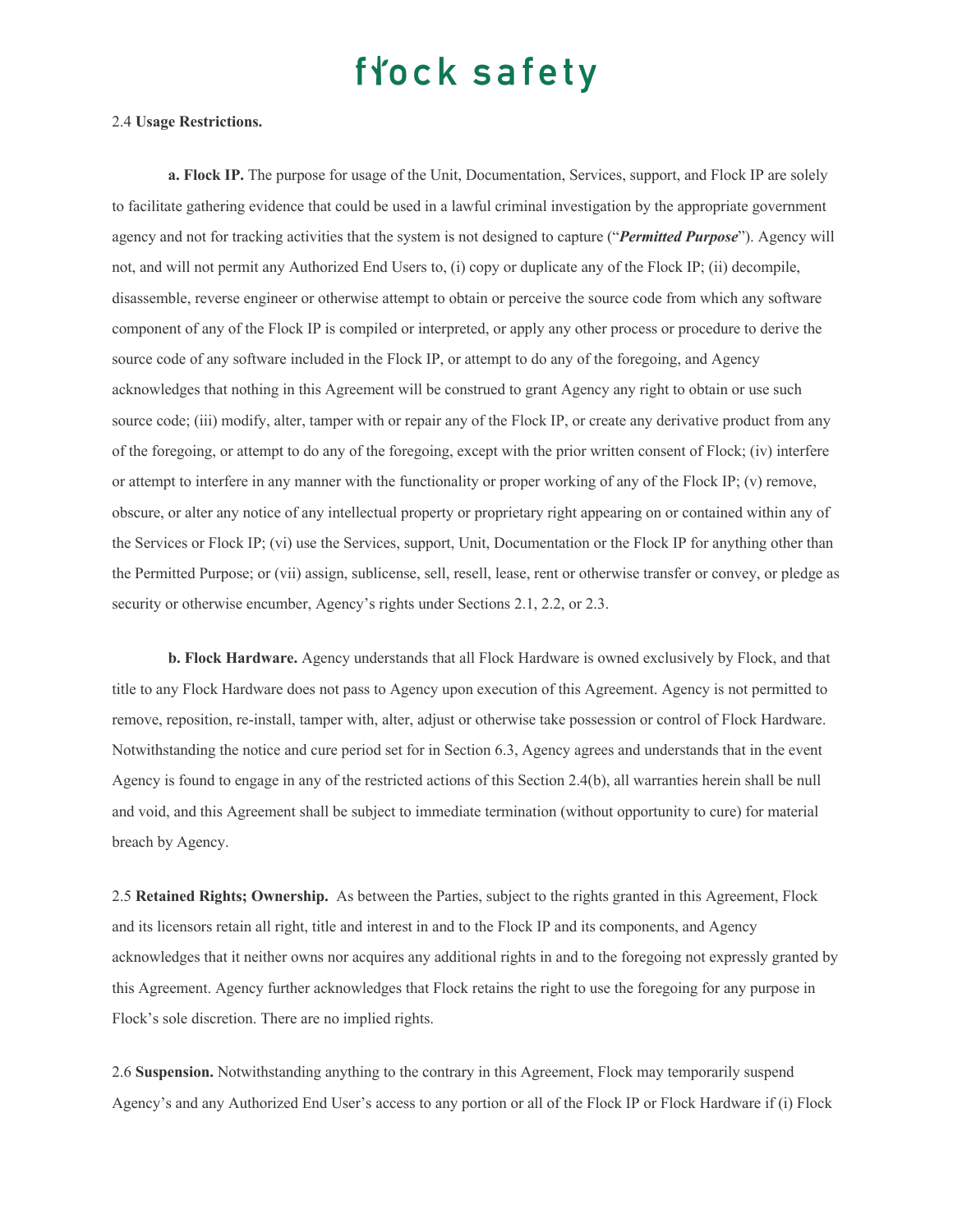reasonably determines that (a) there is a threat or attack on any of the Flock IP; (b) Agency 's or any Authorized End User's use of the Flock IP disrupts or poses a security risk to the Flock IP or any other Agency or vendor of Flock; (c) Agency or any Authorized End User is/are using the Flock IP for fraudulent or illegal activities; (d) Flock's provision of the Services to Agency or any Authorized End User is prohibited by applicable law; (e) any vendor of Flock has suspended or terminated Flock's access to or use of any third party services or products required to enable Agency to access the Flock IP; or (f) Agency has violated any term of this provision, including, but not limited to, utilizing the Services for anything other than the Permitted Purpose (each such suspension, in accordance with this Section 2.6, a "*Service Suspension*"). Flock will make commercially reasonable efforts, circumstances permitting, to provide written notice of any Service Suspension to Agency (including notices sent to Flock's registered email address) and to provide updates regarding resumption of access to the Flock IP following any Service Suspension. Flock will use commercially reasonable efforts to resume providing access to the Service as soon as reasonably possible after the event giving rise to the Service Suspension is cured. Flock will have no liability for any damage, liabilities, losses (including any loss of data or profits) or any other consequences that Agency or any Authorized End User may incur as a result of a Service Suspension. To the extent that the Service Suspension is not caused by Agency's direct actions or by the actions of parties associated with the Agency, the expiration of the Term will be tolled by the duration of any suspension (for any continuous suspension lasting at least one full day) prorated for the proportion of cameras on the Agency 's account that have been impacted.

#### 2.7 **Installation Services.**

2.7.1 *Designated Locations.* For installation of Flock Hardware, prior to performing the physical installation of the Units, Flock shall advise Agency on the location and positioning of the Units for optimal license plate image capture, as conditions and location allow. Flock may consider input from Agency regarding location, position and angle of the Units (each Unit location so designated by Agency, a "*Designated Location*"). Flock shall have final discretion on location of Units. Flock shall have no liability to Agency resulting from any poor performance, functionality or Footage resulting from or otherwise relating to the Designated Locations or delay in installation due to Agency's delay in confirming Designated Locations, in ordering and/or having the Designated Location ready for installation including having all electrical work preinstalled and permits ready, if necessary. The deployment plan will confirm the Designated Location. After installation, any subsequent changes to the deployment plan ("*Reinstalls*") will incur a charge for Flock's then-current list price for Reinstalls, as listed in the then-current Reinstall Policy (available at https://www.flocksafety.com/reinstall-fee-schedule) and any equipment charges. These changes include but are not limited to camera re-positioning, adjusting of camera mounting, re-angling, removing foliage, camera replacement, changes to heights of poles, regardless of whether the need for Reinstalls related to vandalism, weather,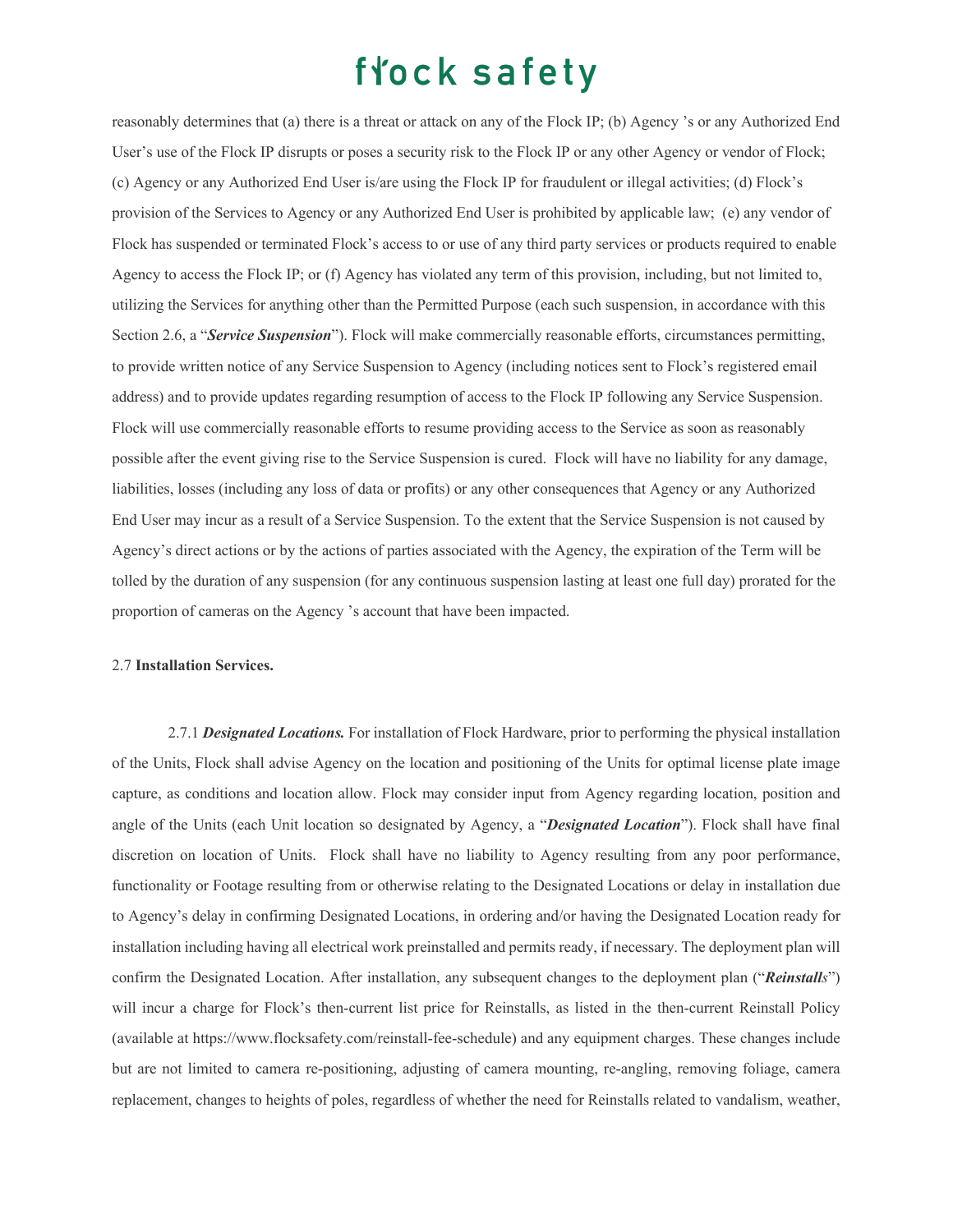theft, lack of criminal activity in view, and the like. Flock Safety shall have full discretion on decision to reinstall Flock Hardware.

2.7.2 *Agency Installation Obligations***.** Agency agrees to allow Flock and its agents reasonable access in and near the Designated Locations at all reasonable times upon reasonable notice for the purpose of performing the installation work. Although the Units are designed to utilize solar power, certain Designated Locations may require a reliable source of 120V AC power, as described in the deployment plan. In the event adequate solar exposure is not available Agency is solely responsible for providing a reliable source of 120V AC power to the Units, if necessary. Additionally, Agency is solely responsible for (i) any permits or associated costs, and managing the permitting process of installation of cameras or AC power; (ii) any federal, state or local taxes including property, license, privilege, sales, use, excise, gross receipts or other similar taxes which may now or hereafter become applicable to, measured by or imposed upon or with respect to the installation of the Hardware, its use (excluding tax exempt entities), or (iii) any other supplementary cost for services performed in connection with installation of the Hardware, including but not limited to contractor licensing, engineered drawings, rental of specialized equipment or vehicles, third-party personnel (i.e. Traffic Control Officers, Electricians, State DOT-approved poles, etc., if necessary), such costs to be approved by the Agency ("*Agency Installation Obligations***")**. In the event that a Designated Location for a Unit requires permits, Flock will provide the Agency with a temporary alternate location for installation pending the permitting process. Once the required permits are obtained, Flock will relocate the Units from the temporary alternate location to the permitted location at no additional cost. Flock will provide options to supply power at each Designated Location. If Agency refuses alternative power supply options, Agency agrees and understands that Agency will not be subject to any reimbursement, tolling, or credit for any suspension period of Flock Services due to low solar. Flock will make all reasonable efforts within their control to minimize suspension of Flock Services. Any fees payable to Flock exclude the foregoing. Without being obligated or taking any responsibility for the foregoing, Flock may pay and invoice related costs to Agency if Agency did not address them prior to the execution of this Agreement or a third party requires Flock to pay. Agency represents and warrants that it has all necessary right title and authority and hereby authorizes Flock to install the Hardware at the Designated Locations and to make any necessary inspections or tests in connection with such installation. Flock is not responsible for installation of Agency Hardware.

2.7.3 *Flock's Obligations.* Installation of any Flock Hardware shall be installed in a workmanlike manner in accordance with Flock's standard installation procedures, and the installation will be completed within a reasonable time from the time that the Designated Locations are confirmed. Following the initial installation of the Hardware and any subsequent Reinstalls or maintenance operations, Flock's obligation to perform installation work shall cease; however, for the sole purpose of validating installation, Flock will continue to monitor the performance of the Units for the length of the Term and will receive access to the Footage for a period of three (3) business days after the initial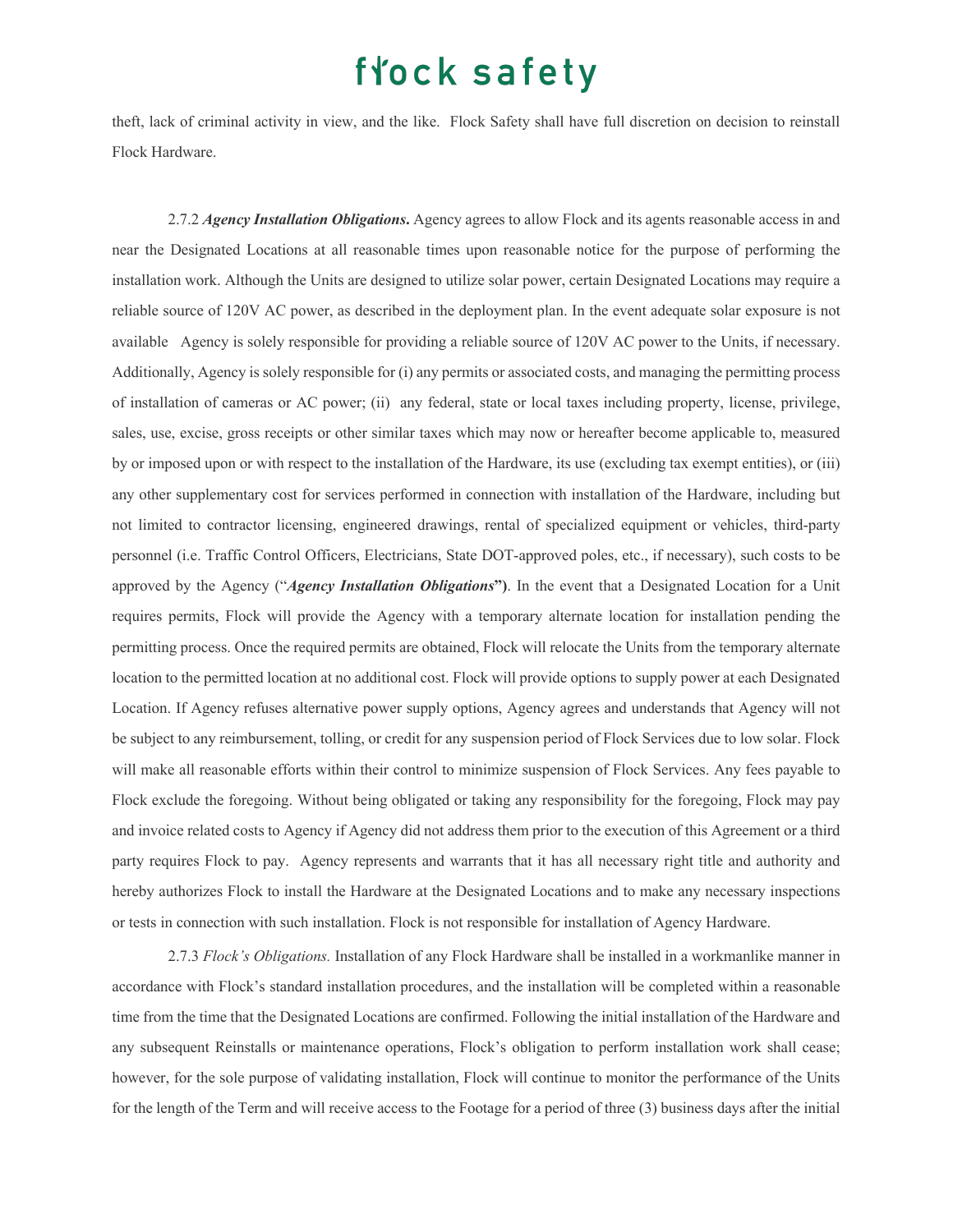installation in order to monitor performance and provide any necessary maintenance solely as a measure of quality control. Agency understands and agrees that the Flock Services will not function without the Hardware. Labor may be provided by Flock or a third party. Flock is not obligated to install, reinstall, or provide physical maintenance to Agency Hardware.

2.7.4 *Security Interest.* Flock Hardware shall remain the personal property of Flock and will be removed upon the natural expiration of this Agreement at no additional cost to Agency. Agency shall not perform any acts which would interfere with the retention of title of the Hardware by Flock. Should Agency default on any payment of the Flock Services, Flock may remove Hardware at Flock's discretion. Such removal, if made by Flock, shall not be deemed a waiver of Flock's rights to any damages Flock may sustain as a result of Agency's default and Flock shall have the right to enforce any other legal remedy or right.

2.8 **Hazardous Conditions.** Unless otherwise stated in the Agreement, Flock's price for its services under this Agreement does not contemplate work in any areas that contain hazardous materials, or other hazardous conditions, including, without limit, asbestos, lead, toxic or flammable substances. In the event any such hazardous materials are discovered in the designated locations in which Flock is to perform services under this Agreement, Flock shall have the right to cease work immediately in the area affected until such materials are removed or rendered harmless.

2.9 **Support Services.** Subject to the payment of fees, Flock shall monitor the performance and functionality of Flock Services and may, from time to time, advise Agency on changes to the Flock Services, Installation Services, or the Designated Locations which may improve the performance or functionality of the Services or may improve the quality of the Footage. The work, its timing, and the fees payable relating to such work shall be agreed by the Parties prior to any alterations to or changes of the Services or the Designated Locations ("*Monitoring Services*"). Subject to the terms hereof, Flock will provide Agency with reasonable technical and on-site support and maintenance services ("*On-Site Services*") in-person or by email at support@flocksafety.com. Flock will use commercially reasonable efforts to respond to requests for support.

2.10 **Special Terms.** From time to time, Flock may offer certain "Special Terms" related to guarantees, service and support which are indicated in the proposal and on the order form and will become part of this Agreement, upon Agency's consent. To the extent that any terms of this agreement are inconsistent or conflict with the Special Terms, the Special Terms shall control.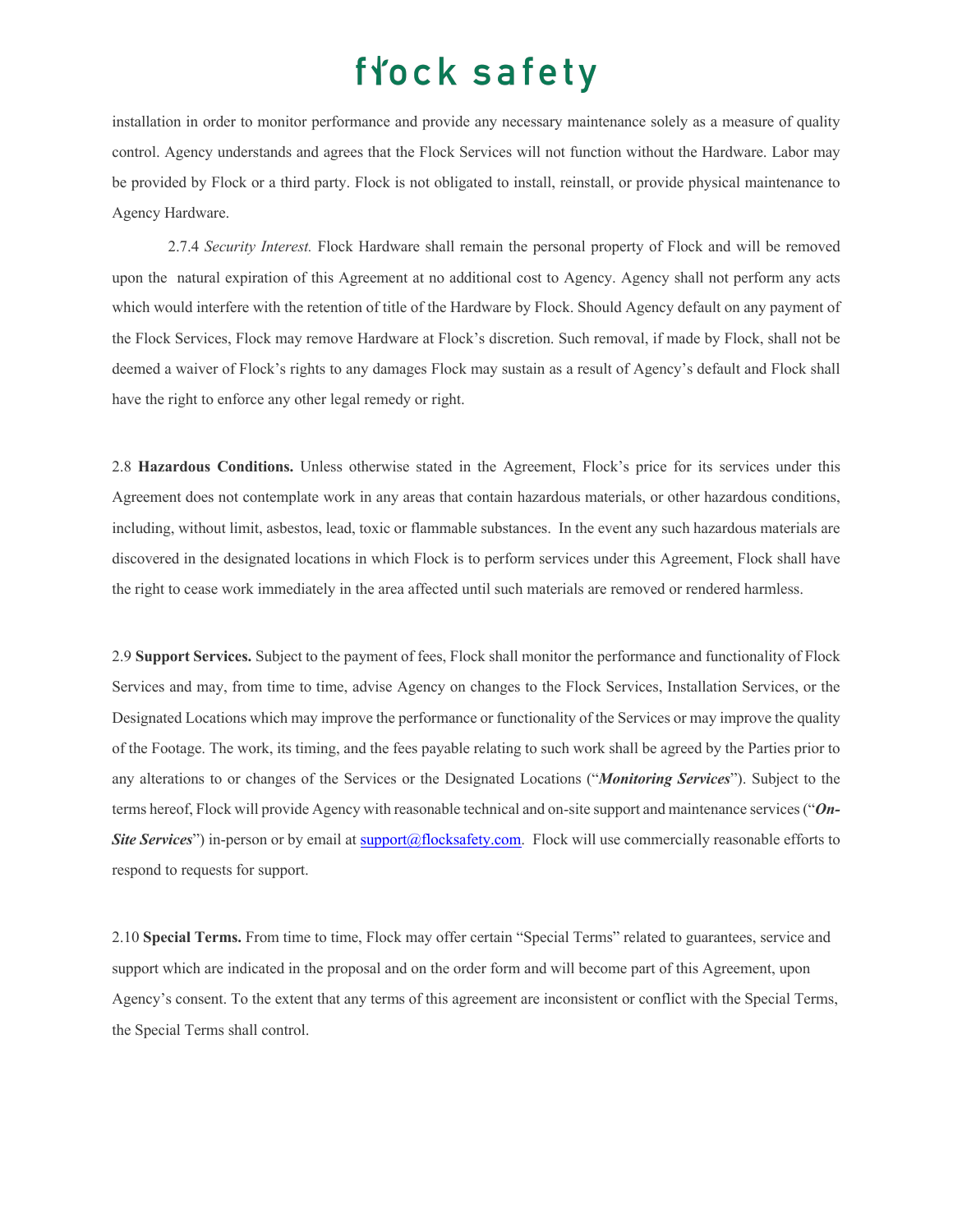2.10 **Changes to Platform.** Flock may, in its sole discretion, make any changes to any system or platform that it deems necessary or useful to (i) maintain or enhance (a) the quality or delivery of Flock's products or services to its Agency s, (b) the competitive strength of, or market for, Flock's products or services, (c) such platform or system's cost efficiency or performance, or (ii) to comply with applicable law.

#### **3. RESTRICTIONS AND RESPONSIBILITIES**

3.1 **Agency Obligations.** Flock will assist Agency end-users in the creation of a User ID. Agency agrees to provide Flock with accurate, complete, and updated registration information. Agency may not select as its User ID a name that Agency does not have the right to use, or another person's name with the intent to impersonate that person. Agency may not transfer its account to anyone else without prior written permission of Flock. Agency will not share its account or password with anyone, and must protect the security of its account and password. Agency is responsible for any activity associated with its account. Agency shall be responsible for obtaining and maintaining any equipment and ancillary services needed to connect to, access or otherwise use the Services. Agency will, at its own expense, provide assistance to Flock, including, but not limited to, by means of access to, and use of, Agency facilities, as well as by means of assistance from Agency personnel, to the limited extent any of the foregoing may be reasonably necessary to enable Flock to perform its obligations hereunder, including, without limitation, any obligations with respect to Support Services or any Installation Services.

3.2 **Agency Representations and Warranties.** Agency represents, covenants, and warrants that Agency will use the Services only in compliance with this Agreement and all applicable laws and regulations, including but not limited to any laws relating to the recording or sharing of video, photo, or audio content. Although Flock has no obligation to monitor Agency 's use of the Services, Flock may do so and may prohibit any use of the Services it believes may be (or alleged to be) in violation of the foregoing.

### **4. CONFIDENTIALITY; AGENCY DATA**

4.1 **Confidentiality.** To the extent allowable by applicable FOIA and state-specific Public Records Acts, each Party (the "*Receiving Party*") understands that the other Party (the "*Disclosing Party*") has disclosed or may disclose business, technical or financial information relating to the Disclosing Party's business (hereinafter referred to as "*Proprietary Information*" of the Disclosing Party). Proprietary Information of Flock includes non-public information regarding features, functionality and performance of the Services. Proprietary Information of Agency includes non-public data provided by Agency to Flock or collected by Flock via the Unit, including the Footage, to enable the provision of the Services, which includes but is not limited to geolocation information and environmental data collected by sensors built into the Units ("*Agency Data*"). The Receiving Party agrees: (i) to take the same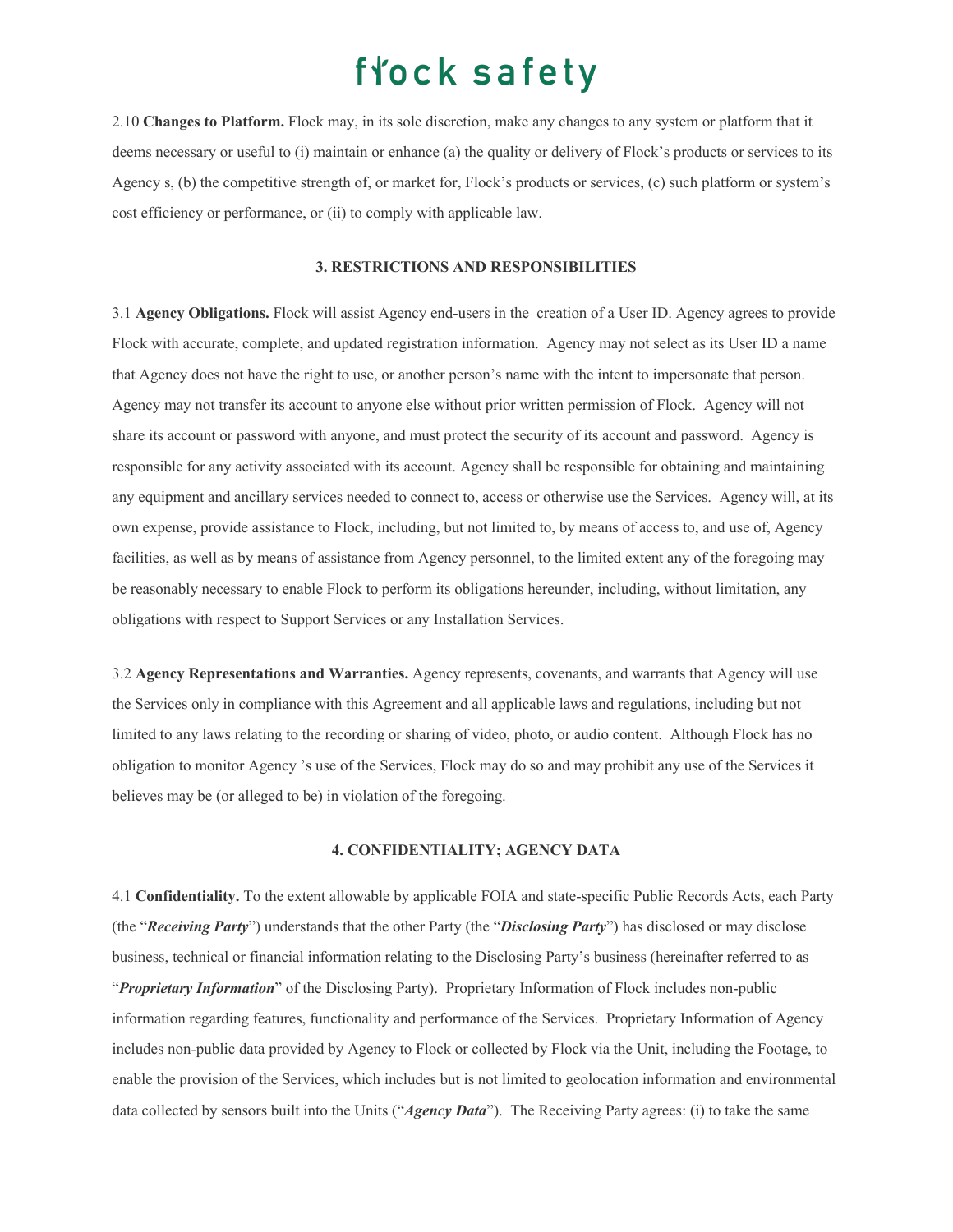security precautions to protect against disclosure or unauthorized use of such Proprietary Information that the party takes with its own proprietary information, but in no event will a party apply less than reasonable precautions to protect such Proprietary Information, and (ii) not to use (except in performance of the Services or as otherwise permitted herein) or divulge to any third person any such Proprietary Information. Flock's use of the Proprietary Information may include processing the Proprietary Information to send Agency alerts, such as when a car exits Agency 's neighborhood, or to analyze the data collected to identify motion or other events. The Disclosing Party agrees that the foregoing shall not apply with respect to any information that the Receiving Party can document (a) is or becomes generally available to the public, or (b) was in its possession or known by it prior to receipt from the Disclosing Party, or (c) was rightfully disclosed to it without restriction by a third party, or (d) was independently developed without use of any Proprietary Information of the Disclosing Party. Nothing in this Agreement will prevent the Receiving Party from disclosing the Proprietary Information pursuant to any judicial or governmental order, provided that the Receiving Party gives the Disclosing Party reasonable prior notice of such disclosure to contest such order. For clarity, Flock may access, use, preserve and/or disclose the Footage to law enforcement authorities, government officials, and/or third parties, if legally required to do so or if Flock has a good faith belief that such access, use, preservation or disclosure is reasonably necessary to: (a) comply with a legal process or request; (b) enforce this Agreement, including investigation of any potential violation thereof; (c) detect, prevent or otherwise address security, fraud or technical issues; or (d) protect the rights, property or safety of Flock, its users, a third party, or the public as required or permitted by law, including respond to an emergency situation. Agency hereby expressly grants Flock a non-exclusive, worldwide, perpetual, royalty-free right and license (during and after the term hereof) to disclose the Agency Data (inclusive of any Footage) to enable law enforcement monitoring against law enforcement hotlists as well as provide Footage search access to law enforcement for investigative purposes only. Flock may store deleted Footage in order to comply with certain legal obligations but such retained Footage will not be retrievable without a valid court order.

4.2 **Agency Data..** As between Flock and Agency, all right, title and interest in the Agency Data, belong to and are retained solely by Agency. Agency hereby grants to Flock a limited, non-exclusive, royalty-free, worldwide license to use the Agency Data and perform all acts with respect to the Agency Data as may be necessary for Flock to provide the Flock Services to Agency, including without limitation the Support Services set forth in Section 2.9 above, and a non-exclusive, perpetual, irrevocable, worldwide, royalty-free, fully paid license to use, reproduce, modify and distribute the Agency Data as a part of the Aggregated Data (as defined in Section 4.4 below).As between Agency and Non-Agency End Users that have prescribed access of Footage to Agency, each of Agency and Non-Agency End Users will share all right, title and interest in the Non-Agency End User Data. This Agreement does not by itself make any Non-Agency End User Data the sole property or the Proprietary Information of Agency.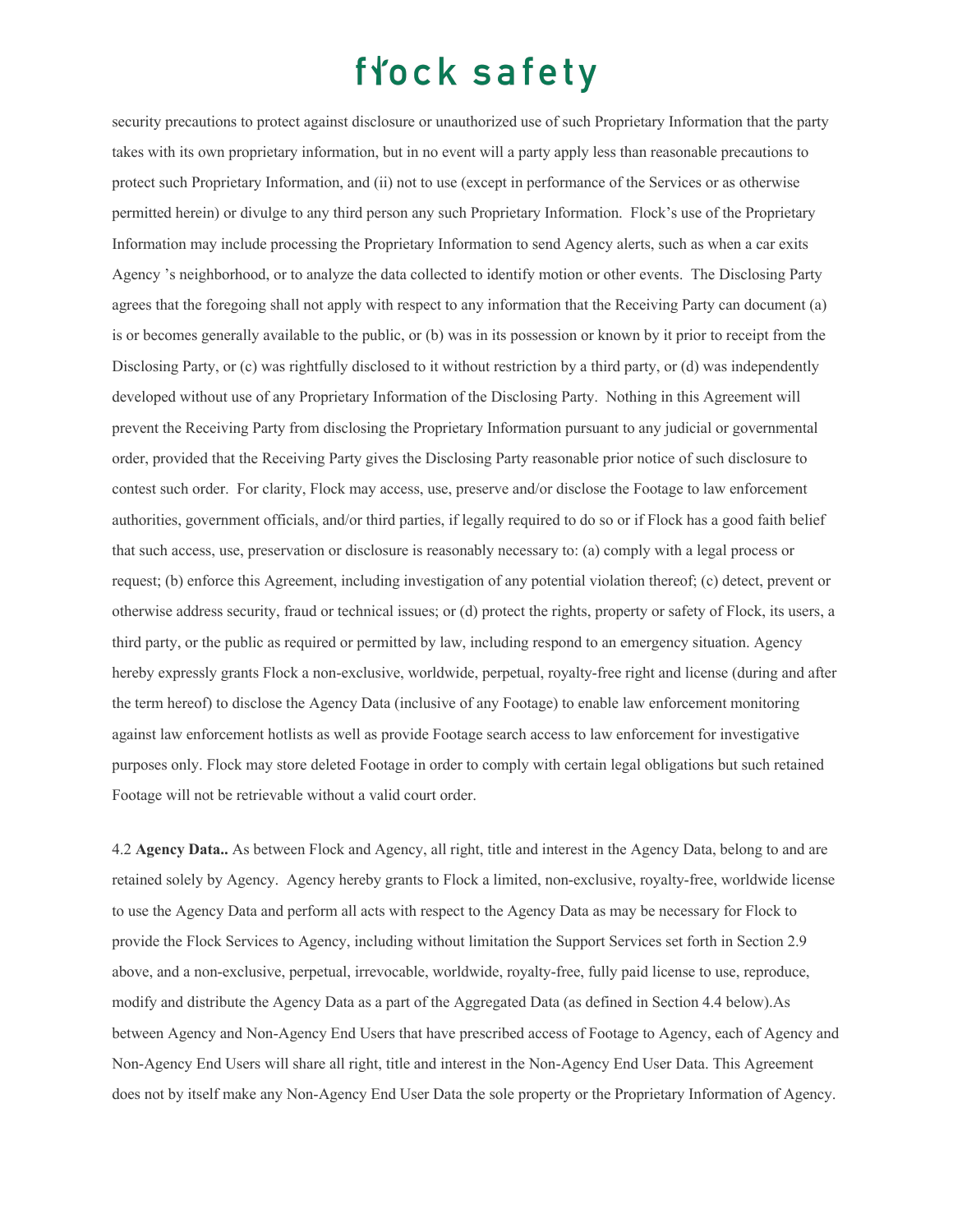Flock will automatically delete Footage older than thirty (30) days. Agency has a thirty (30) day window to view, save and/or transmit Footage to the relevant government agency prior to its deletion.

4.3 **Feedback.** If Agency provides any suggestions, ideas, enhancement requests, feedback, recommendations or other information relating to the subject matter hereunder, Agency hereby assigns (and will cause its agents and representatives to assign) to Flock all right, title and interest (including intellectual property rights) with respect to or resulting from any of the foregoing.

4.4 **Aggregated Data.** Notwithstanding anything in this Agreement to the contrary, Flock shall have the right to collect and analyze data that does not refer to or identify Agency or any individuals or de-identifies such data and other information relating to the provision, use and performance of various aspects of the Services and related systems and technologies (including, without limitation, information concerning Agency Data and data derived therefrom). For the sake of clarity, Aggregated Data is compiled anonymous data which has been stripped of any personal identifying information. Agency acknowledges that Flock will be compiling anonymized and/or aggregated data based on Agency Data input into the Services (the "*Aggregated Data*"). Agency hereby grants Flock a nonexclusive, worldwide, perpetual, royalty-free right and license (during and after the Service Term hereof) to (i) use and distribute such Aggregated Data to improve and enhance the Services and for other development, diagnostic and corrective purposes, other Flock offerings, and crime prevention efforts, and (ii) disclose the Agency Data (both inclusive of any Footage) to enable law enforcement monitoring against law enforcement hotlists as well as provide Footage search access to law enforcement for investigative purposes only. No rights or licenses are granted except as expressly set forth herein. Flock shall not sell Agency Data or Aggregated Data.

### **5. PAYMENT OF FEES**

5.1a **Wing Fees.** For Wing products, the Agency will pay Flock the first Usage Fee and the Implementation Fee (as described on the Order Form attached hereto, together the *"Initial Fees*") as set forth on the Order Form on or before the 30th day following the Effective Date of this Agreement. Flock shall have no liability resulting from any delay by the Agency in installing the Embedded Software on the Agency Hardware. If applicable, Agency shall pay the ongoing Usage Fees set forth on the Order Form with such Usage Fees due and payable thirty (30) days in advance of each payment period. All payments will be made by either ACH, check, or credit card.

**5.1b Falcon Fees.** For Falcon products during the Initial Term, Agency will pay Flock fifty percent (50%) of the first Usage Fee, the Implementation Fee and any fee for Hardware (as described on the Order Form attached hereto, together the "Initial Fees") as set forth on the Order Form on or before the 30th day following receipt of initial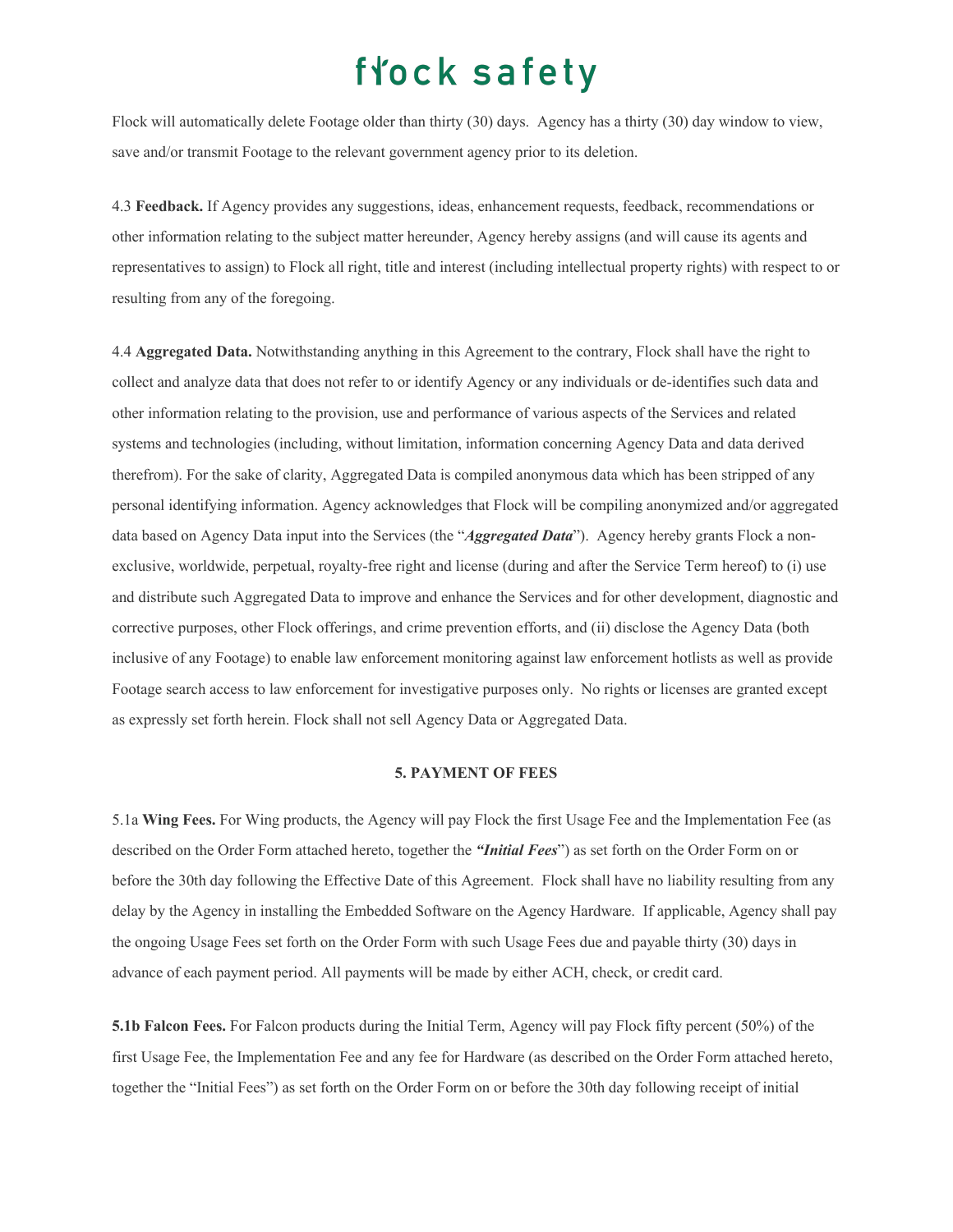invoice after Effective Date. Upon commencement of installation, Flock will issue an invoice for twenty-five percent  $(25%)$  of the Initial Fees, and Agency shall pay on or before  $30<sup>th</sup>$  day following receipt of invoice. Upon completion of installation, Flock will issue an invoice for the remaining balance and Agency shall pay on or before 30th day following receipt of final invoice. Flock is not obligated to commence the Installation Services unless and until the first payment has been made and shall have no liability resulting from any delay related thereto. For a Renewal Term, as defined below, Agency shall pay the entire invoice on or before the 30<sup>th</sup> day following receipt of invoice.

5.2 **Changes to Fees.** Flock reserves the right to change the fees or applicable charges and to institute new charges and fees at the end of the Initial Term or any Renewal Term, upon sixty (60) days' notice prior to the end of such Initial Term or Renewal Term (as applicable) to Agency (which may be sent by email). If Agency believes that Flock has billed Agency incorrectly, Agency must contact Flock no later than sixty (60) days after the closing date on the first billing statement in which the error or problem appeared, in order to receive an adjustment or credit. Inquiries should be directed to Flock's Agency support department. Agency acknowledges and agrees that a failure to contact Flock within this sixty (60) day period will serve as a waiver of any claim Agency may have had as a result of such billing error.

5.3 **Invoicing, Late Fees; Taxes.** Flock may choose to bill through an invoice, in which case, full payment for invoices issued in any given month must be received by Flock thirty (30) days after the mailing date of the invoice. If Agency is a non-tax exempt entity, Agency shall be responsible for all taxes associated with Services other than U.S. taxes based on Flock's net income.

### **6. TERM AND TERMINATION**

6.1a **Wing Term.** Subject to earlier termination as provided below, the initial term of this Agreement shall be for the period of time set forth on the Order Form (the "*Initial Term*"). The Term shall commence upon execution of this Agreement. *Following the Initial Term, unless otherwise indicated on the Order Form, this Agreement will automatically renew for successive renewal terms of the greater of one year or the length set forth on the Order Form* (each, a "*Renewal Term*", and together with the Initial Term, the "*Service Term*") *unless either party gives the other party notice of non-renewal at least thirty (30) days prior to the end of the then-current term*.

**6.1b Falcon Term**. Subject to earlier termination as provided below, the initial term of this Agreement shall be for the period of time set forth on the Order Form (the "*Initial Term*"). The Term shall commence upon first installation and validation of a Unit. *Following the Initial Term, unless otherwise indicated on the Order Form, this Agreement*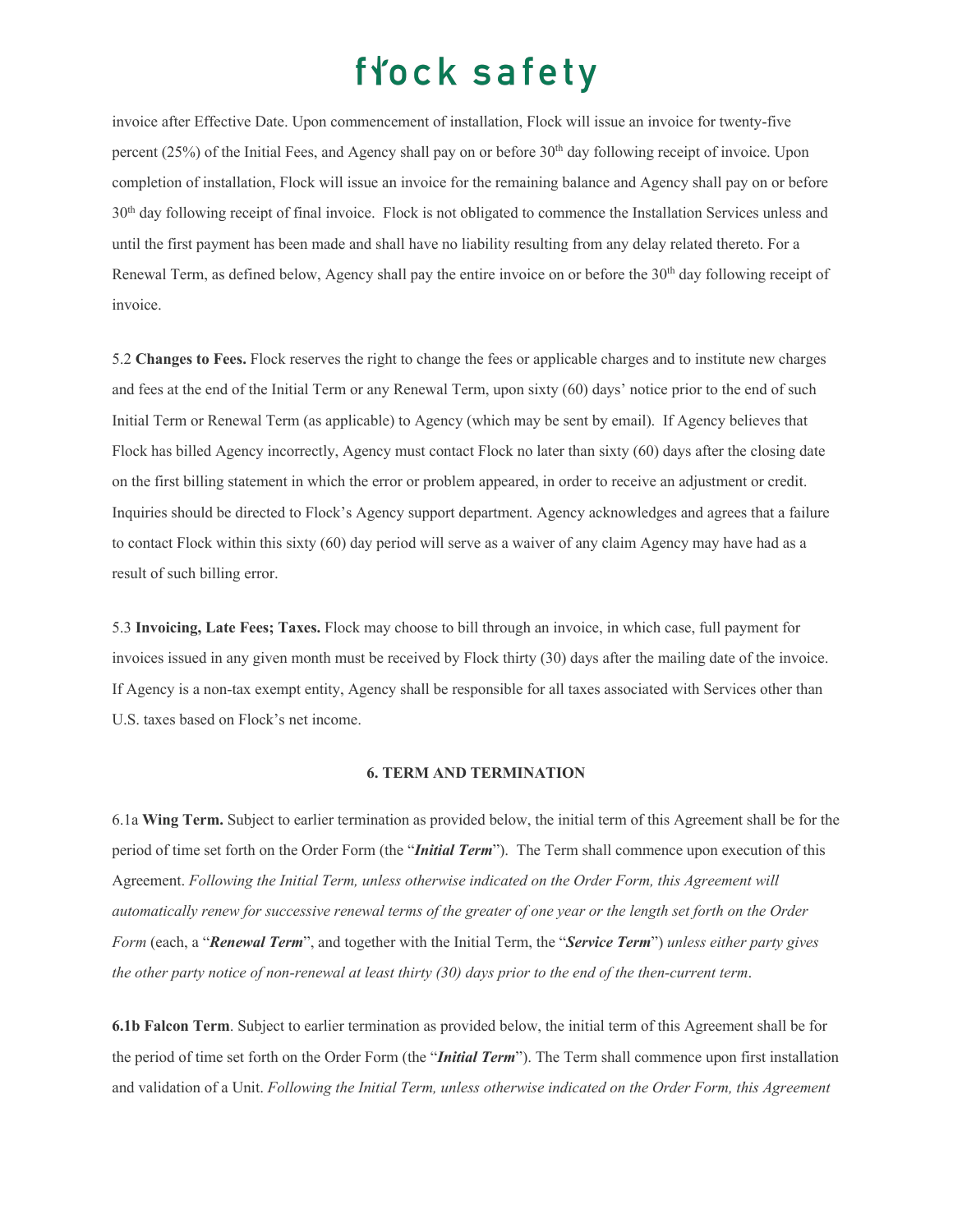*will automatically renew for successive renewal terms for the length set forth on the Order Form* (each, a "*Renewal Term*", and together with the Initial Term, the "*Service Term*") *unless either party gives the other party notice of non-renewal at least thirty (30) days prior to the end of the then-current term.*

6.2 **Termination for Convenience.** At any time during the agreed upon Term, an Agency not fully satisfied with the service may self-elect to terminate this Agreement for convenience. Termination for convenience will result in a one-time fee of \$500 per Flock Hardware. Upon termination for convenience, a refund will be provided for Falcon Cameras, prorated for any fees for the remaining Term length set forth previously. Agency will remain liable to pay the full outstanding fees for any Wing product on the effective date of termination of that Order Form. Flock will invoice, and Agency will pay, any unbilled fees and any unpaid fees covering the remainder of the term of that Order Form had it not been terminated. Termination for convenience of the Agreement by the Agency will be effective immediately. Flock will provide advanced written notice and remove all Flock Hardware at Flock's own convenience, within a commercially reasonable period of time upon termination.

6.3 **Termination.** Notwithstanding the termination provisions in Section 2.4(b), in the event of any material breach of this Agreement, the non-breaching party may terminate this Agreement prior to the end of the Service Term by giving thirty (30) days prior written notice to the breaching party; provided, however, that this Agreement will not terminate if the breaching party has cured the breach prior to the expiration of such thirty (30) day period. Either party may terminate this Agreement, without notice, (i) upon the institution by or against the other party of insolvency, receivership or bankruptcy proceedings, (ii) upon the other party's making an assignment for the benefit of creditors, or (iii) upon the other party's dissolution or ceasing to do business. Upon termination for Flock's material breach, Flock will refund to Agency a pro-rata portion of the pre-paid fees for Services not received due to such termination.

6.5 **No-Fee Term.** For the Term of this Agreement, Flock will provide Agency with complimentary access to 'hotlist' alerts, which may include 'hot tags', stolen vehicles, Amber Alerts, etc. ("*No-Fee Term*"). In the event a Non-Agency End User grants Agency access to Footage and/or Notifications from a Non-Agency End User Unit, Agency will have access to Non-Agency End User Footage and/or Notifications until deletion, subject to the thirty (30) day retention policy. Non-Agency End Users and Flock may, in their sole discretion, leave access open. The No-Fee Term will survive the Term of this Agreement. Flock, in its sole discretion, can determine not to provide additional No-Fee Terms or can impose a price per No-Fee Term upon thirty (30) days' notice. Agency may terminate any No-Fee Term or access to future No-Fee Terms upon thirty (30) days' notice.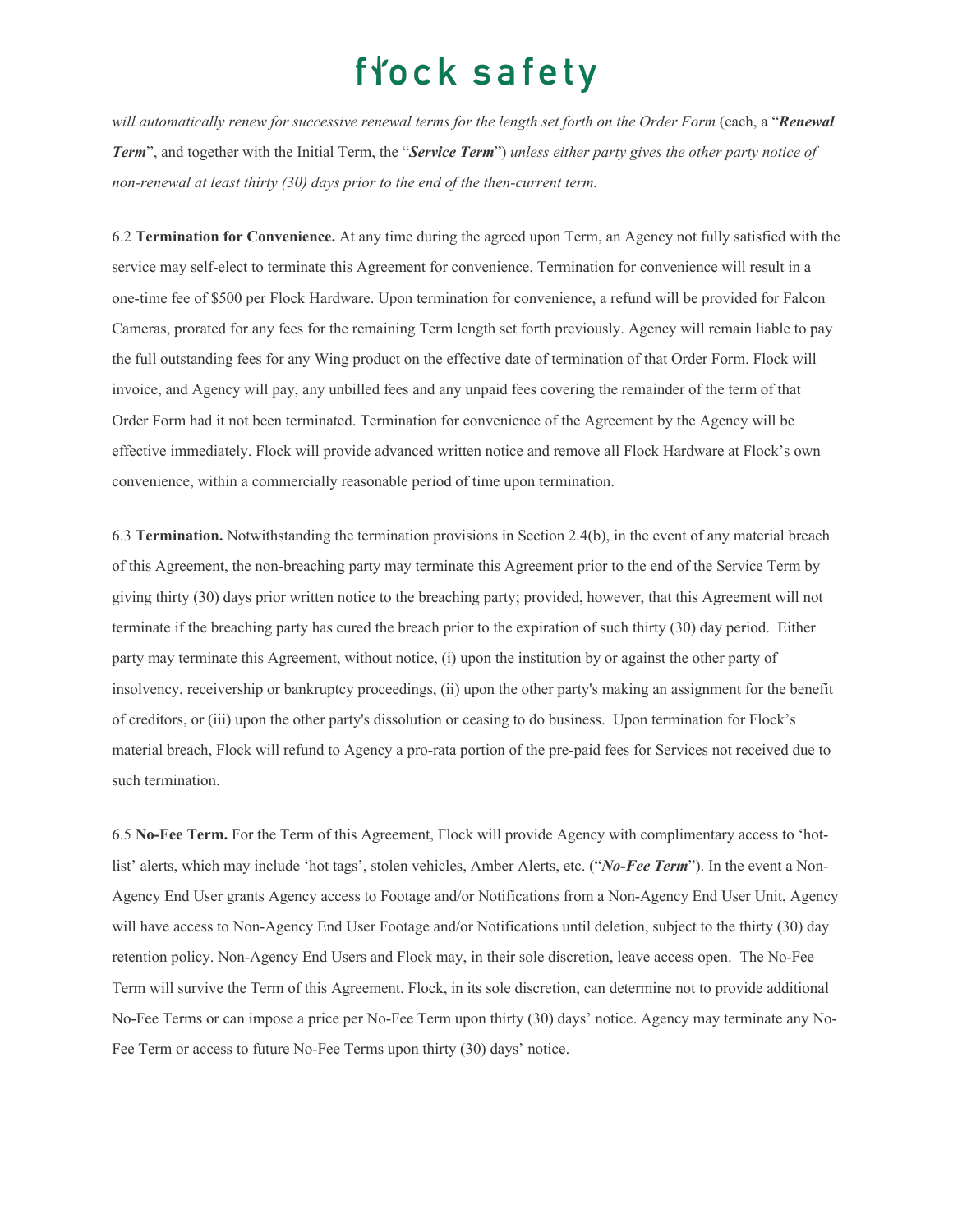6.6 **Survival.** The following Sections will survive termination: 2.4, 2.5, 3, 4, 5 (with respect to any accrued rights to payment), 5.4, 6.5, 7.4, 8.1, 8.2, 8.3, 8.4, 9.1 and 10.5.

#### **7. REMEDY; WARRANTY AND DISCLAIMER**

7.1 **Remedy.** Upon a malfunction or failure of Flock Hardware or Embedded Software (a "*Defect*"), Agency must notify Flock's technical support as described in Section 2.9 above. If Flock is unable to correct the Defect, Flock shall, or shall instruct one of its contractors to repair or replace the Flock Hardware or Embedded Software suffering from the Defect. Flock reserves the right in their sole discretion to refuse or delay replacement or its choice of remedy for a Defect until after it has inspected and tested the affected Unit provided that such inspection and test shall occur within seventy-two (72) hours after Agency notifies the Flock of a known Defect. In the event of a Defect, Flock will repair or replace the defective Unit at no additional cost. In the event that a Unit is lost, stolen, or damaged, Agency may request that Flock replace the Unit at a fee according to the then-current Reinstall Policy (https://www.flocksafety.com/reinstall-fee-schedule). Agency shall not be required to replace subsequently lost, damaged or stolen Units, however, Agency understands and agrees that functionality, including Footage, will be materially affected due to such subsequently lost, damaged or stolen Units and that Flock will have no liability to Agency regarding such affected functionality nor shall the Usage Fee or Implementation Fees owed be impacted. Flock is under no obligation to replace or repair Hardware.

7.2 **Exclusions.** Flock will not provide the remedy described in Section 7.1 if Agency is found to have misused the Flock Hardware, Agency Hardware or Embedded Software in any manner.

7.3 **Warranty.** Flock shall use reasonable efforts consistent with prevailing industry standards to maintain the Services in a manner which minimizes errors and interruptions in the Services and shall perform the Installation Services in a professional and workmanlike manner. Upon completion of any installation or repair, Flock shall clean and leave the area in good condition. Services may be temporarily unavailable for scheduled maintenance or for unscheduled emergency maintenance, either by Flock or by third-party providers, or because of other causes beyond Flock's reasonable control, but Flock shall use reasonable efforts to provide advance notice in writing or by e-mail of any scheduled service disruption.

7.4 **Disclaimer.** THE REMEDY DESCRIBED IN SECTION 7.1 ABOVE IS AGENCY 'S SOLE REMEDY, AND FLOCK'S SOLE LIABILITY, WITH RESPECT TO DEFECTIVE EMBEDDED SOFTWARE. THE FLOCK DOES NOT WARRANT THAT THE SERVICES WILL BE UNINTERRUPTED OR ERROR FREE; NOR DOES IT MAKE ANY WARRANTY AS TO THE RESULTS THAT MAY BE OBTAINED FROM USE OF THE SERVICES. EXCEPT AS EXPRESSLY SET FORTH IN THIS SECTION, THE SERVICES ARE PROVIDED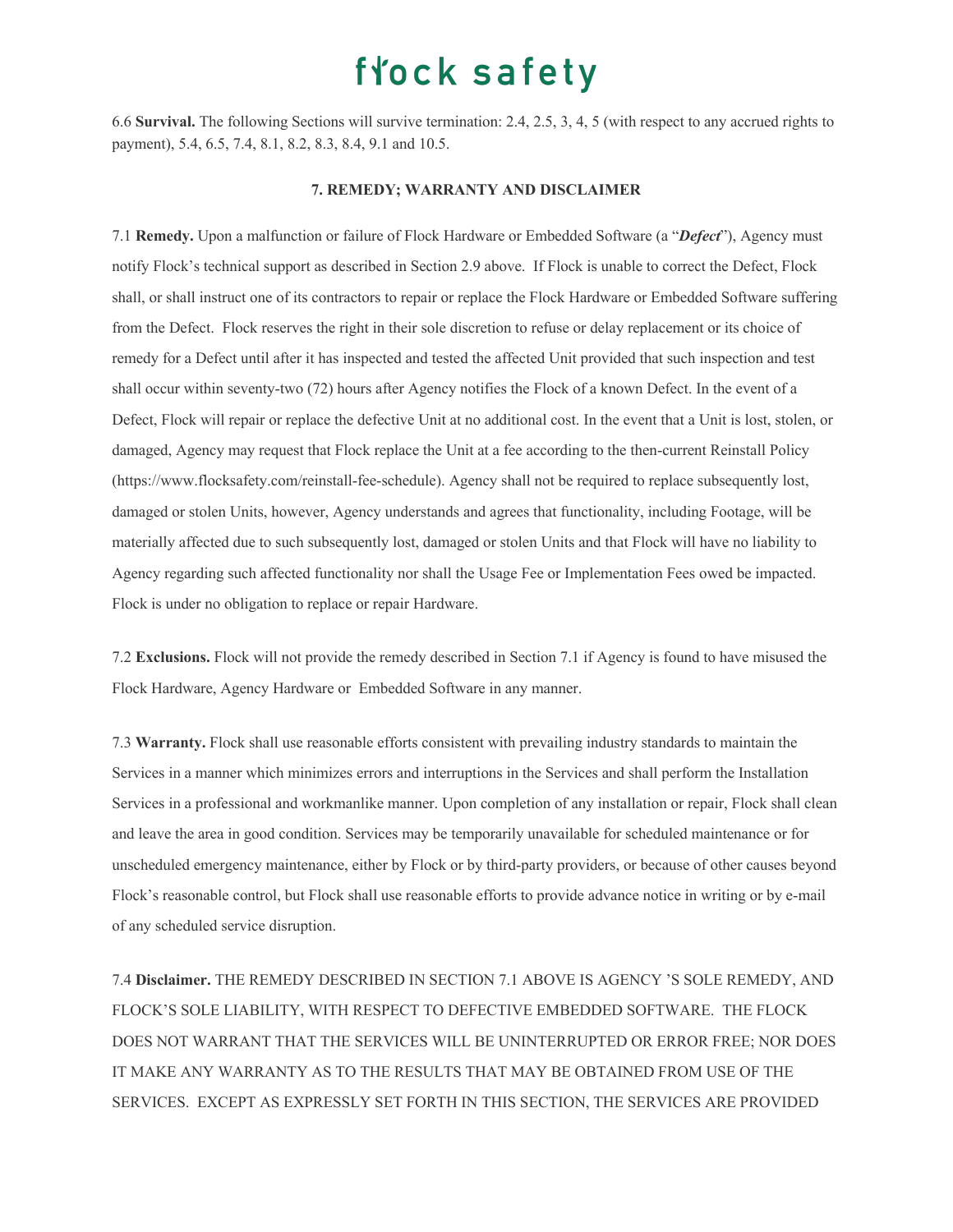"AS IS" AND FLOCK DISCLAIMS ALL WARRANTIES, EXPRESS OR IMPLIED, INCLUDING, BUT NOT LIMITED TO, IMPLIED WARRANTIES OF MERCHANTABILITY AND FITNESS FOR A PARTICULAR PURPOSE AND NON-INFRINGEMENT. THIS DISCLAIMER OF SECTION 7.4 ONLY APPLIES TO THE EXTENT ALLOWED BY THE GOVERNING LAW OF THE STATE MENTIONED IN SECTION 10.6, OR IF NO STATE IS MENTIONED IN SECTION 10.6, BY THE LAW OF THE STATE OF GEORGIA.

7.5 **Insurance.** Flock will maintain commercial general liability policies with policy limits reasonably commensurate with the magnitude of Flock's business risk. Certificates of Insurance can be provided upon request.

7.6 **Force Majeure.** Flock is not responsible nor liable for any delays or failures in performance from any cause beyond its control, including, but not limited to acts of God, changes to law or regulations, embargoes, war, terrorist acts, acts or omissions of third-party technology providers, riots, fires, earthquakes, floods, power blackouts, strikes, weather conditions or acts of hackers, internet service providers or any other third party or acts or omissions of Agency or any Authorized End User.

### **8. LIMITATION OF LIABILITY; NO FEE TERM; INDEMNITY**

8.1 **Limitation of Liability.** TO THE EXTENT PERMITTED BY MISSISSIPPI LAW, NOTWITHSTANDING ANYTHING TO THE CONTRARY, FLOCK AND ITS SUPPLIERS (INCLUDING BUT NOT LIMITED TO ALL HARDWARE AND TECHNOLOGY SUPPLIERS), OFFICERS, AFFILIATES, REPRESENTATIVES, CONTRACTORS AND EMPLOYEES SHALL NOT BE RESPONSIBLE OR LIABLE WITH RESPECT TO ANY SUBJECT MATTER OF THIS AGREEMENT OR TERMS AND CONDITIONS RELATED THERETO UNDER ANY CONTRACT, NEGLIGENCE, STRICT LIABILITY, PRODUCT LIABILITY, OR OTHER THEORY: (A) FOR ERROR OR INTERRUPTION OF USE OR FOR LOSS OR INACCURACY, INCOMPLETENESS OR CORRUPTION OF DATA OR FOOTAGE OR COST OF PROCUREMENT OF SUBSTITUTE GOODS, SERVICES OR TECHNOLOGY OR LOSS OF BUSINESS; (B) FOR ANY INDIRECT, EXEMPLARY, INCIDENTAL, SPECIAL OR CONSEQUENTIAL DAMAGES; (C) FOR ANY MATTER BEYOND FLOCK'S ACTUAL KNOWLEDGE OR REASONABLE CONTROL INCLUDING REPEAT CRIMINAL ACTIVITY OR INABILITY TO CAPTURE FOOTAGE OR IDENTIFY AND/OR CORRELATE A LICENSE PLATE WITH THE FBI DATABASE; (D) FOR ANY PUBLIC DISCLOSURE OF PROPRIETARY INFORMATION MADE IN GOOD FAITH; (E) FOR CRIME PREVENTION; OR (F) FOR ANY AMOUNTS THAT, TOGETHER WITH AMOUNTS ASSOCIATED WITH ALL OTHER CLAIMS, EXCEED THE FEES PAID AND/OR PAYABLE BY AGENCY TO FLOCK FOR THE SERVICES UNDER THIS AGREEMENT IN THE TWELVE (12) MONTHS PRIOR TO THE ACT OR OMISSION THAT GAVE RISE TO THE LIABILITY,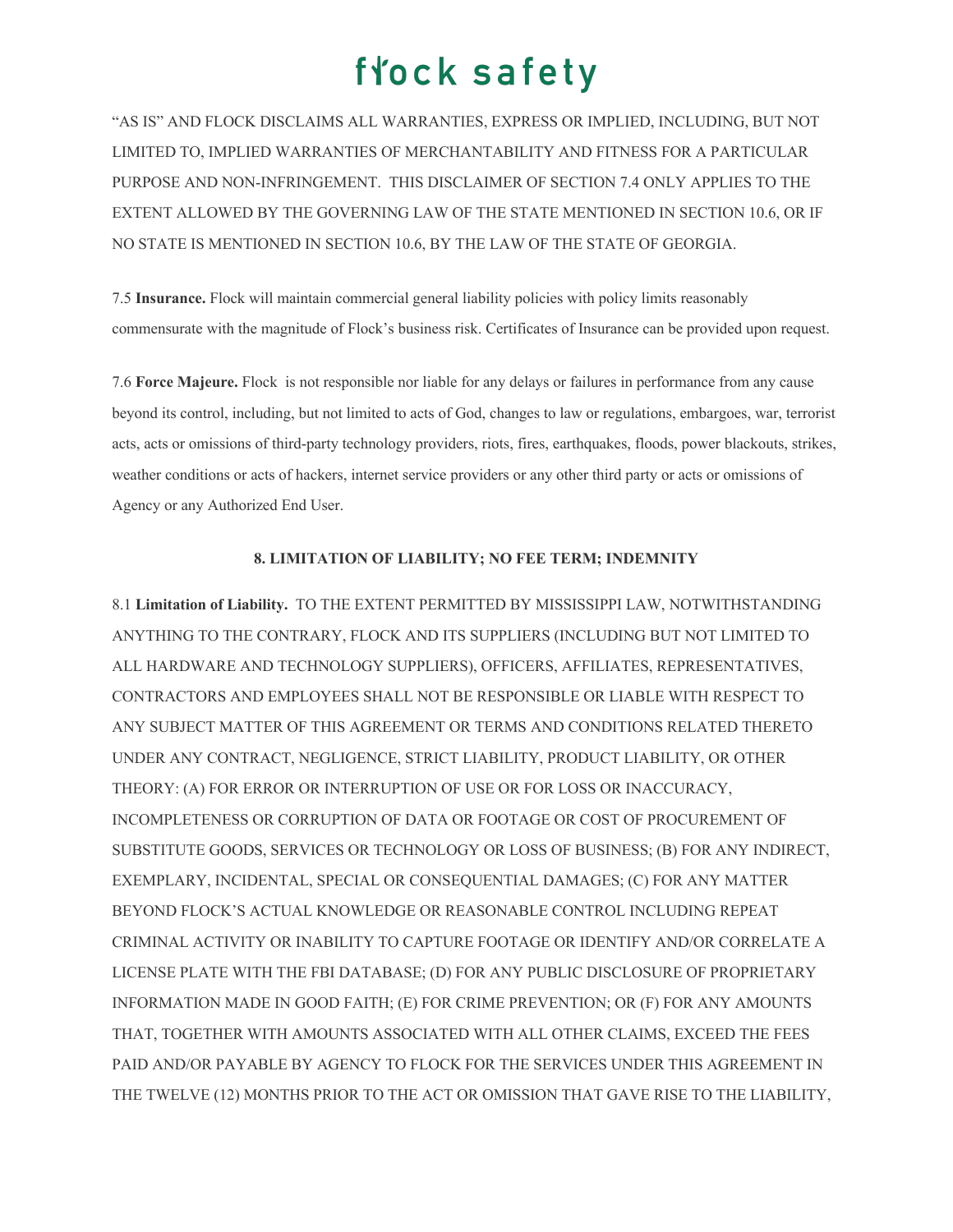IN EACH CASE, WHETHER OR NOT FLOCK HAS BEEN ADVISED OF THE POSSIBILITY OF SUCH DAMAGES. IN THE EVENT OF AN EMERGENCY, AGENCY SHOULD CONTACT 911 AND SHOULD NOT RELY ON THE SERVICES.THIS LIMITATION OF LIABILITY OF SECTION 8 ONLY APPLIES TO THE EXTENT ALLOWED BY THE GOVERNING LAW OF THE STATE MENTIONED IN SECTION 10.6, OR IF NO STATE IS MENTIONED IN SECTION 10.6, BY THE LAW OF THE STATE OF GEORGIA.

8.2 **Additional No-Fee Term Requirements.** IN NO EVENT SHALL FLOCK'S AGGREGATE LIABILITY, IF ANY, ARISING OUT OF OR IN ANY WAY RELATED TO THE COMPLIMENTARY NO-FEE TERM AS DESCRIBED IN SECTION 6.5 EXCEED \$100, WITHOUT REGARD TO WHETHER SUCH CLAIM IS BASED IN CONTRACT, TORT (INCLUDING NEGLIGENCE), PRODUCT LIABILITY OR OTHERWISE. Parties acknowledge and agree that the essential purpose of this Section 8.2 is to allocate the risks under the No-Fee Term described in Section 6.5 and limit potential liability given the aforementioned complimentary service, which would have been substantially higher if Flock were to assume any further liability other than as set forth herein. Flock has relied on these limitations in determining whether to provide the complimentary No-Fee Term. The limitations set forth in this Section 8.2 shall not apply to claims or damages resulting from Flock's other obligations under this Agreement.

8.3 **Responsibility.** Each Party to this Agreement shall assume the responsibility and liability for the acts and omissions of its own employees, deputies, officers, or agents, in connection with the performance of their official duties under this Agreement. Each Party to this Agreement shall be liable (if at all) only for the torts of its own officers, agents, or employees that occur within the scope of their official duties. Agency will not pursue any claims or actions against Flock's suppliers.

8.4 **Indemnity.** Agency hereby agrees to indemnify and hold harmless Flock against any damages, losses, liabilities, settlements and expenses in connection with any claim or action that arises from an alleged violation of Section 3.2, a breach of this Agreement, Agency's Installation Obligations, Agency's sharing of any data in connection with the Flock system, Flock employees or agent or Non-Agency End Users, or otherwise from Agency's use of the Services, Flock Hardware, Agency Hardware and any Embedded Software, including any claim that such actions violate any applicable law or third party right. Although Flock has no obligation to monitor Agency's use of the Services, Flock may do so and may prohibit any use of the Services it believes may be (or alleged to be) in violation of Section 3.2 or this Agreement.

### **9. RECORD RETENTION**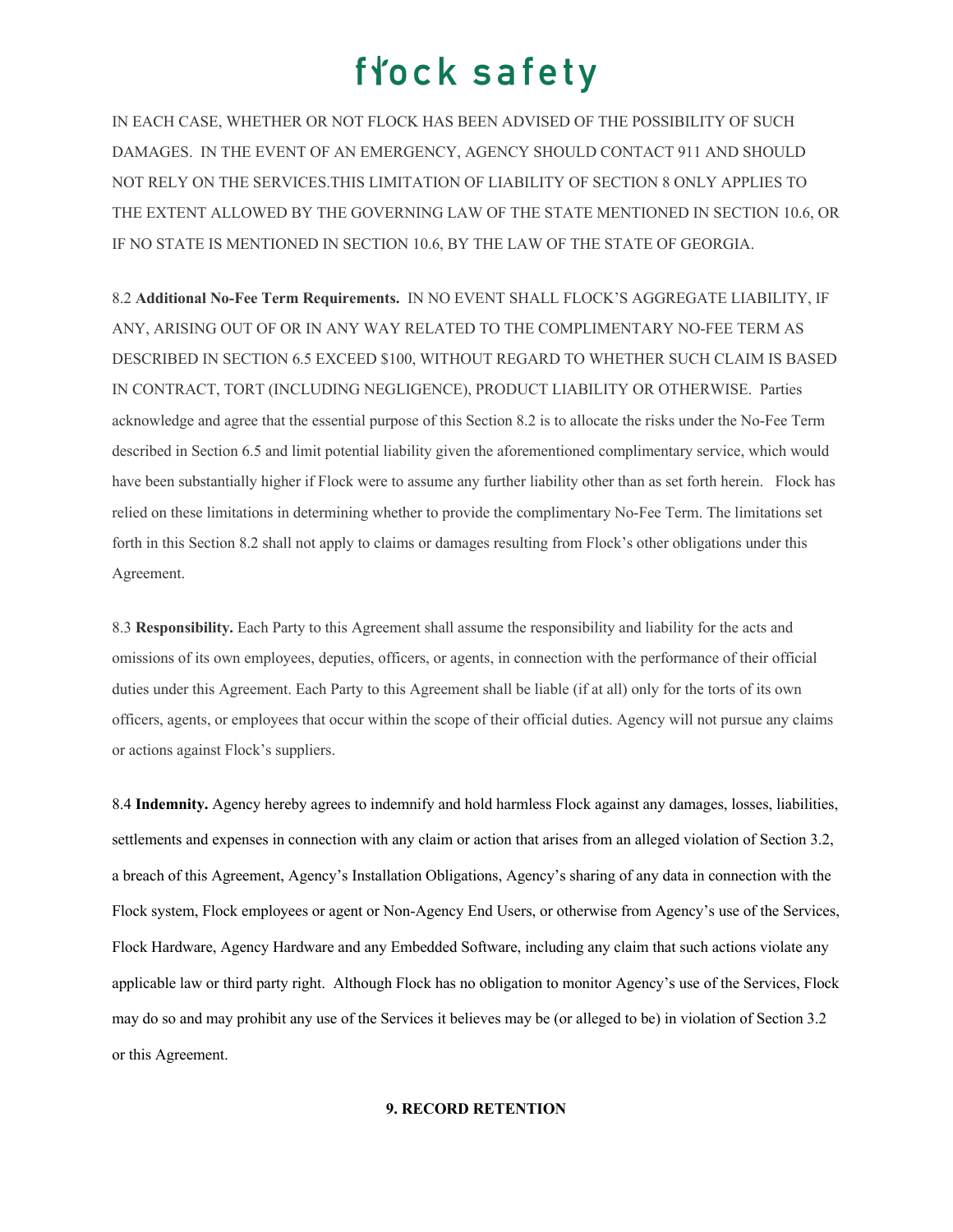9.1 **Data Preservation.** The Agency agrees to store Agency Data in compliance with all applicable local, state and federal laws, regulations, policies and ordinances and their associated record retention schedules. As part of Agency's consideration for paid access and no-fee access to the Flock System, to the extent that Flock is required by local, state or federal law to preserve the Agency Data, Flock will notify Agency of the requirement and applicable retention period, and Agency agrees to preserve and securely store this data on Flock's behalf so that should Flock be legally compelled by judicial or government order, Flock may retrieve the data from Agency upon demand.

### **10. MISCELLANEOUS**

10.1 **Severability.** If any provision of this Agreement is found to be unenforceable or invalid, that provision will be limited or eliminated to the minimum extent necessary so that this Agreement will otherwise remain in full force and effect and enforceable.

10.2 **Assignment.** This Agreement is not assignable, transferable or sublicensable by Agency except with Flock's prior written consent. Flock may transfer and assign any of its rights and obligations, in whole or in part, under this Agreement without consent.

10.3 **Entire Agreement.** This Agreement, together with the Order Form(s), the then-current Reinstall Policy (https://www.flocksafety.com/reinstall-fee-schedule), and Deployment Plan(s), are the complete and exclusive statement of the mutual understanding of the parties and supersedes and cancels all previous written and oral agreements, communications and other understandings relating to the subject matter of this Agreement, and that all waivers and modifications must be in a writing signed by both parties, except as otherwise provided herein. None of Agency's purchase orders, authorizations or similar documents will alter the terms of this Agreement, and any such conflicting terms are expressly rejected.

10.4 **Relationship.** No agency, partnership, joint venture, or employment is created as a result of this Agreement and Agency does not have any authority of any kind to bind Flock in any respect whatsoever.

10.5 **Governing Law; Venue.** This Agreement shall be governed by the laws of the State in which the Agency is located. The parties hereto agree that venue would be proper in the chosen courts of the State of which the Agency is